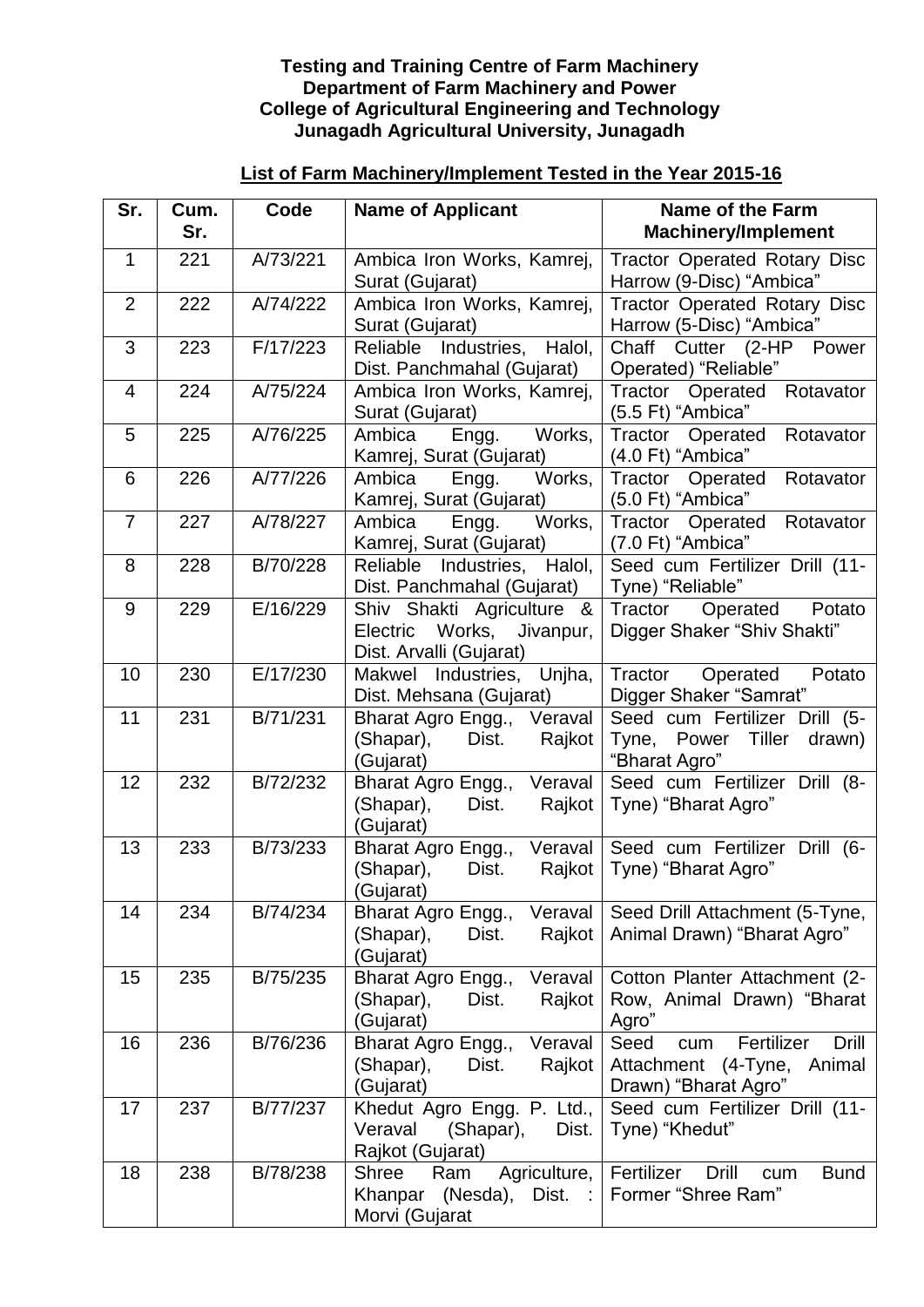| 19 | 239 | A/79/239 | Gajanan<br>Engg.<br>Works,<br>Dist.:<br>Morvi<br>Halvad,<br>(Gujarat)              | <b>Tractor Mounted Blade Harrow</b><br>"Gajanan"                                   |
|----|-----|----------|------------------------------------------------------------------------------------|------------------------------------------------------------------------------------|
| 20 | 240 | A/80/240 | Gajanan<br>Engg.<br>Works,<br>Dist.:<br>Morvi<br>Halvad,<br>(Gujarat)              | Two Bottom Ridger (Tractor<br>Mounted) "Gajanan"                                   |
| 21 | 241 | A/81/241 | Works,<br>Gajanan<br>Engg.<br>Morvi<br>Halvad,<br>Dist.:<br>(Gujarat)              | Tractor<br>Mounted<br>Leveller<br>"Gajanan"                                        |
| 22 | 242 | A/82/242 | Agriculture,<br><b>Shree</b><br>Ram<br>Khanpar (Nesda), Dist. :<br>Morvi (Gujarat) | <b>Five</b><br>Cultivator<br>Tyne<br>(Triangular<br>shovel<br>type)<br>"Shree Ram" |
| 23 | 243 | A/83/243 | Agriculture,<br>Shree<br>Ram<br>Khanpar (Nesda), Dist. :<br>Morvi (Gujarat)        | Nine Tyne Cultivator (Tractor<br>Mounted) "Shree Ram"                              |
| 24 | 244 | F/18/244 | Avaneesh Agri Tech, At.:<br>Vavdi, Dist. Rajkot (Gujarat)                          | Chaff<br>Cutter (2-HP<br>Power<br>Operated) "Avaneesh"                             |
| 25 | 245 | D/44/245 | Almighty Agrotech Pvt. Ltd.,<br>Metoda-360<br>021,<br>Dist.<br>Rajkot (Gujarat)    | Battery Operated Knapsack<br>Sprayer "Alap Power"                                  |
| 26 | 246 | D/45/246 | Almighty Agrotech Pvt. Ltd.,<br>Metoda-360<br>021,<br>Dist.<br>Rajkot (Gujarat)    | Battery Operated Knapsack<br>Sprayer "Alap Vista Power"                            |
| 27 | 247 | D/46/247 | Almighty Agrotech Pvt. Ltd.,<br>Metoda-360<br>021,<br>Dist.<br>Rajkot (Gujarat)    | Battery Operated Knapsack<br>Sprayer "Alap Vista Power"                            |
| 28 | 248 | D/47/248 | Almighty Agrotech Pvt. Ltd.,<br>Metoda-360<br>021,<br>Dist.<br>Rajkot (Gujarat)    | Battery Operated Knapsack<br>Sprayer "Alap Ultra Power"                            |
| 29 | 249 | D/48/249 | Pragati Seeds and Agro<br>Ahmedabad-<br>Chemicals,<br>380 014 (Gujarat)            | Battery Operated Knapsack<br>Sprayer "Pragati-Photon"                              |
| 30 | 250 | D/49/250 | Flo Agriculture Equipments,<br>Rajkot-360 001 (Gujarat)                            | Dual Type Knapsack Sprayer<br>"Flopump"                                            |
| 31 | 251 | D/50/251 | Vigneshwar<br>Enterprises,<br>Dharwad-11 (Karnataka)                               | <b>Battery Operated</b><br>Knapsack<br>Sprayer "Vignesh"                           |
| 32 | 252 | D/51/252 | Vigneshwar<br>Enterprises,<br>Dharwad-11 (Karnataka)                               | Dual Type Knapsack Sprayer<br>"Vignesh"                                            |
| 33 | 253 | F/18/253 | Krushi Udhyog<br>Bhagwati<br>Pvt. Ltd., Ahmedabad-380<br>060 (Gujarat)             | Chaff Cutter (Fly Wheel type,<br>$3-HP$<br>Power<br>Operated)<br>"Gokul- Bhagwati" |
| 34 | 254 | B/79/254 | RSR Retail Pvt. Ltd., E-27,<br>Sector-6,<br>Noida-201301<br>(U.P.)                 | Fertilizer<br>Battery<br>Operated<br>Broadcaster "Hynext"                          |
| 35 | 255 | D/52/255 | RSR Retail Pvt. Ltd., E-27,<br>Noida-201301<br>Sector-6,<br>(U.P.)                 | Hand<br>Knapsack<br>Operated<br>Sprayer "Hynext"                                   |
| 36 | 256 | D/53/256 | RSR Retail Pvt. Ltd., E-27,<br>Noida-201301<br>Sector-6,<br>(U.P.)                 | Battery Operated<br>Knapsack<br>Sprayer "Hynext"                                   |
| 37 | 257 | D/54/257 | RSR Retail Pvt. Ltd., E-27,<br>Noida-201301<br>Sector-6,<br>(U.P.)                 | Dual Type Knapsack Sprayer<br>"Hynext"                                             |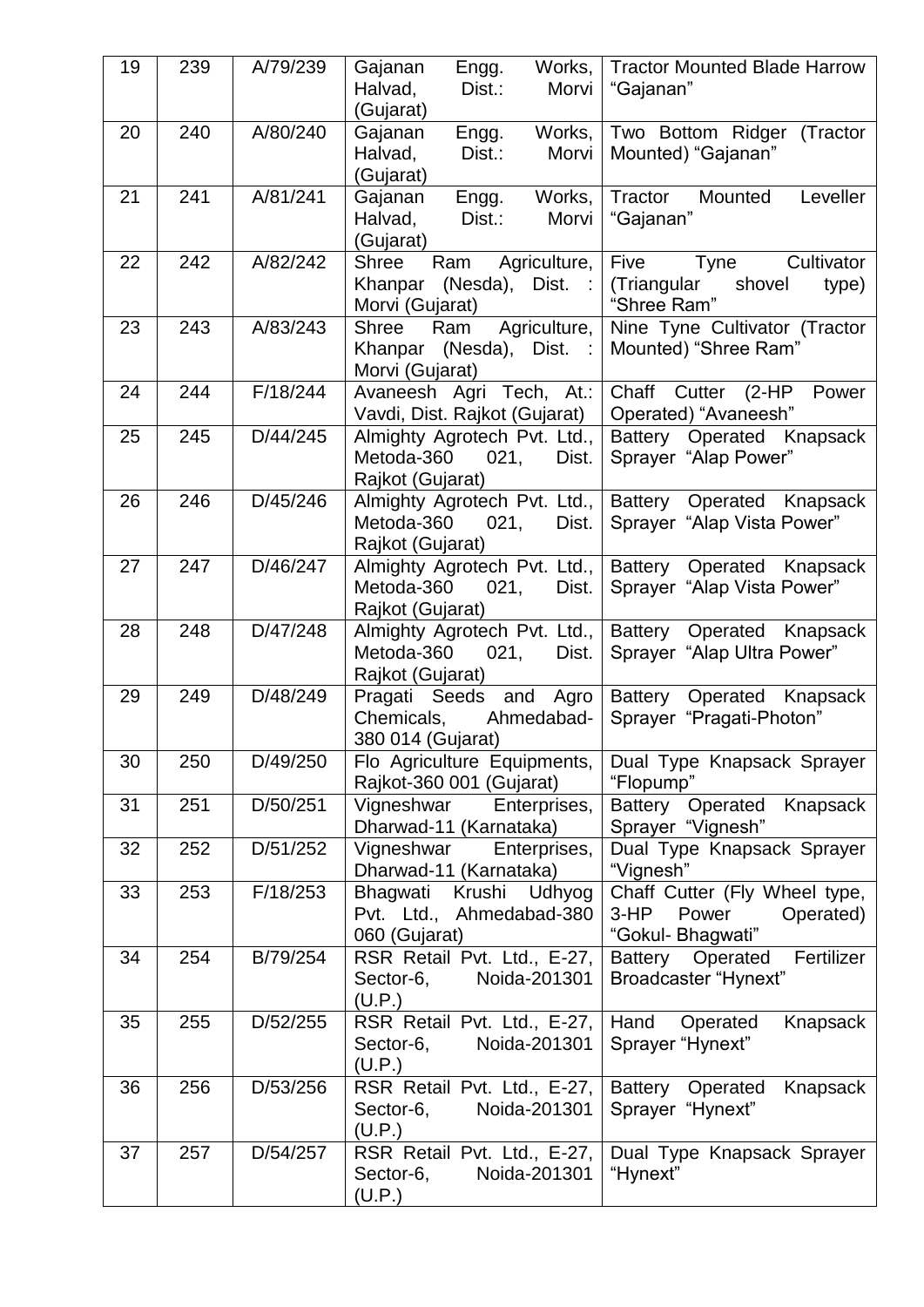| 38 | 258 | D/55/258 | RSR Retail Pvt. Ltd., E-27,<br>Sector-6,<br>Noida-201301    | Operated (Solar<br>Battery<br>Charged) Knapsack Sprayer                      |
|----|-----|----------|-------------------------------------------------------------|------------------------------------------------------------------------------|
|    |     |          | (U.P.)                                                      | "Hynext"                                                                     |
| 39 | 259 | B/80/259 | Vasu Engineering Works,<br>Rau, Dist. Indore (M.P.)         | Seed Drill (9-Tyne) "Vasu"                                                   |
| 40 | 260 | B/81/260 | Khedut Agro Engg. P. Ltd.,<br>Veraval<br>(Shapar),<br>Dist. | Seed cum Fertilizer Drill (6-<br>Tyne) "Khedut"                              |
|    |     |          | Rajkot (Gujarat)                                            |                                                                              |
| 41 | 261 | B/82/261 | Khedut Agro Engg. P. Ltd.,                                  | Seed cum Fertilizer Drill (8-                                                |
|    |     |          | Veraval<br>(Shapar),<br>Dist.<br>Rajkot (Gujarat)           | Tyne) "Khedut"                                                               |
| 42 | 262 | A/84/262 | Chitroda Mechanical Works,                                  | Two<br>Bottom Mechanically                                                   |
|    |     |          | Mahuva - 364 290, Dist.:<br>Bhavnagar (Gujarat)             | Mould<br><b>Board</b><br>Reversible<br>Plough<br>(Tractor Mounted)           |
|    |     |          |                                                             | "Chitroda"                                                                   |
| 43 | 263 | A/85/263 | Chitroda Mechanical Works,<br>Mahuva - 364 290, Dist.:      | Bottom Mechanically<br><b>Three</b><br>Reversible<br>Mould<br><b>Board</b>   |
|    |     |          | Bhavnagar (Gujarat)                                         | Plough<br>Mounted)<br>(Tractor                                               |
|    | 264 | A/86/264 |                                                             | "Chitroda"                                                                   |
| 44 |     |          | Chitroda Mechanical Works,<br>Mahuva - 364 290, Dist.:      | Hydraulically<br>Two<br><b>Bottom</b><br>Reversible<br>Mould<br><b>Board</b> |
|    |     |          | Bhavnagar (Gujarat)                                         | Plough<br>(Tractor<br>Mounted)                                               |
| 45 | 265 | A/87/265 | Chitroda Mechanical Works,                                  | "Chitroda"<br>Five<br>Tyne<br>Cultivator                                     |
|    |     |          | Mahuva - 364 290, Dist.:                                    | (Triangular shovel<br>type)                                                  |
|    |     |          | Bhavnagar (Gujarat)                                         | "Chitroda"                                                                   |
| 46 | 266 | A/88/266 | Chitroda Mechanical Works,                                  | Hydraulically<br>Three<br><b>Bottom</b>                                      |
|    |     |          | Mahuva - 364 290, Dist.:<br>Bhavnagar (Gujarat)             | Reversible<br>Mould<br><b>Board</b><br>Plough<br>(Tractor Mounted)           |
|    |     |          |                                                             | "Chitroda"                                                                   |
| 47 | 267 | D/56/267 | Almighty Agrotech Pvt. Ltd.,                                | Battery Operated Knapsack<br>Sprayer "Milap Power"                           |
|    |     |          | Metoda-360<br>021,<br>Dist.<br>Rajkot (Gujarat)             |                                                                              |
| 48 | 268 | B/83/268 | Engineering<br>Vrundavan                                    | Seed cum Fertilizer Drill (9-                                                |
|    |     |          | Works,<br>Jasdan-360<br>050,<br>Dist.: Rajkot (Gujarat)     | Tyne) "Vrundavan"                                                            |
| 49 | 269 | B/84/269 | Engineering,<br>Krushi<br>Agro                              | Seed cum Fertilizer Drill (9-                                                |
|    |     |          | Shapar (Veraval) - 360 024,<br>Dist. Rajkot (Gujarat)       | Tyne) "Krushi Agro"                                                          |
| 50 | 270 | B/85/270 | Engineering,<br>Agro<br>Krushi                              | Seed cum Fertilizer Drill (7-                                                |
|    |     |          | Shapar (Veraval) - 360 024,<br>Dist. Rajkot (Gujarat)       | Tyne, Mini Tractor Mounted)<br>"Krushi Agro"                                 |
| 51 | 271 | D/57/271 | Hymark Agritech Pvt. Ltd.,                                  | Hand<br>Operated<br>Knapsack                                                 |
| 52 | 272 | D/58/272 | Noida-201 301 (U.P.)<br>Hymark Agritech Pvt. Ltd.,          | Sprayer "Hymark"                                                             |
|    |     |          | Noida-201 301 (U.P.)                                        | Dual Type Knapsack Sprayer<br>"Hymark"                                       |
| 53 | 273 | D/59/273 | Hymark Agritech Pvt. Ltd.,<br>Noida-201 301 (U.P.)          | Battery Operated<br>Knapsack<br>Sprayer "Hymark"                             |
| 54 | 274 | G/05/274 | Bhoomi<br>Industries,<br>Agro                               | Manually<br>Seed<br>Operated                                                 |
|    |     |          | Dist.<br>Metoda,<br>Rajkot                                  | Dressing Drum "Bhoomi"                                                       |
| 55 | 275 | F/20/275 | (Gujarat)<br>Indiana<br>Agencies,                           | Chaff Cutter (Fly Wheel type,                                                |
|    |     |          | 380058<br>Ahmedabad                                         | $10-HP$<br>Power<br>Operated)                                                |
|    |     |          | (Gujarat)                                                   | "Nandi-Indiana"                                                              |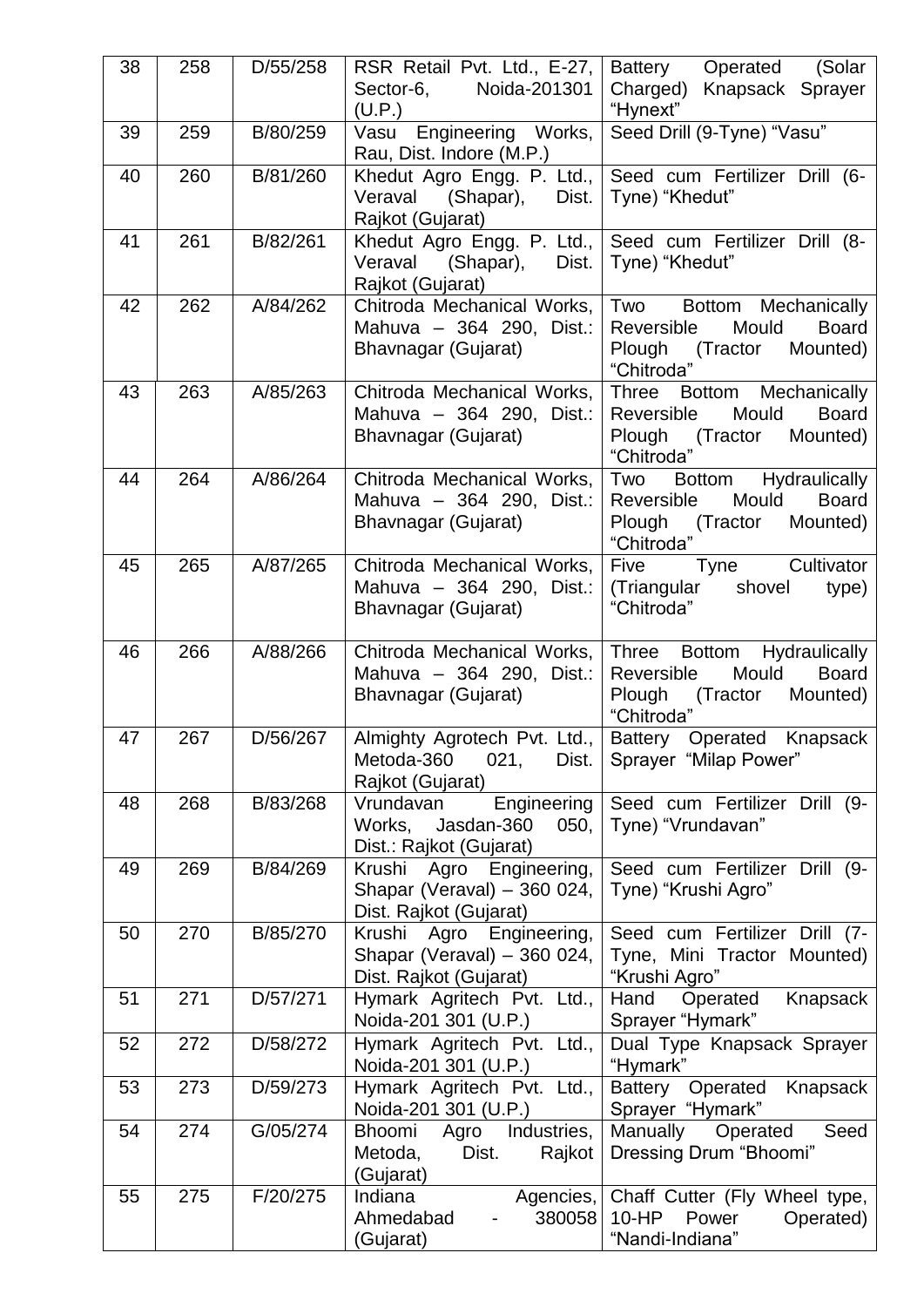| 56 | 276 | D/60/276 | Raki Industries, Kakinada-<br>533 004, E. G. Dt. (A.P.)                             | Battery Operated Knapsack<br>Sprayer "Krishi"                                                                                       |
|----|-----|----------|-------------------------------------------------------------------------------------|-------------------------------------------------------------------------------------------------------------------------------------|
| 57 | 277 | F/21/277 | Krushi<br>Bhagwati<br>Udhyog<br>Pvt. Ltd., Ahmedabad-380<br>060 (Gujarat)           | Chaff Cutter (Fly Wheel type,<br>$2-HP$<br>Power<br>Operated)<br>"Gokul- Bhagwati"                                                  |
| 58 | 278 | B/86/278 | Agro Industries,<br>Bhoomi<br>Metoda,<br>Dist.<br>Rajkot<br>(Gujarat)               | Seed cum Fertilizer Drill (5-<br>Tyne) "Bhoomi"                                                                                     |
| 59 | 279 | B/87/279 | Bhoomi<br>Agro Industries,<br>Metoda,<br>Dist.<br>Rajkot<br>(Gujarat)               | Seed cum Fertilizer Drill (11-<br>Tyne) "Bhoomi"                                                                                    |
| 60 | 280 | B/88/280 | Bhoomi<br>Agro Industries,<br>Metoda,<br>Dist.<br>Rajkot<br>(Gujarat)               | Seed cum Fertilizer Drill (19-<br>Tyne) "Bhoomi"                                                                                    |
| 61 | 281 | B/89/281 | Agro Industries,<br>Bhoomi<br>Metoda,<br>Dist.<br>Rajkot<br>(Gujarat)               | Zero Till Seed cum Fertilizer<br>Drill (11-Tyne) "Bhoomi"                                                                           |
| 62 | 282 | D/61/282 | RSR Retail Pvt. Ltd., E-27,<br>Noida-201301<br>Sector-6,<br>(U.P.)                  | Dual Type (Battery-Solar<br>charged / Hand) Knapsack<br>Sprayer "Hynext"                                                            |
| 63 | 283 | G/06/283 | Engineering<br>Vrundavan<br>Jasdan-360<br>Works,<br>050,<br>Dist.: Rajkot (Gujarat) | Groundnut Decorticator<br>(Power Operated) "Vrundavan"                                                                              |
| 64 | 284 | E/18/284 | Akshar Agro Engineering,<br>Dist.<br>Veraval<br>(Shapar)<br>Rajkot (Gujarat)        | Tractor Operated Groundnut<br>Digger cum Shaker "Akshar-<br>Hitech"                                                                 |
| 65 | 285 | D/62/285 | RSR Retail Pvt. Ltd., E-27,<br>Noida-201301<br>Sector-6,<br>(U.P.)                  | Dual Type Knapsack Sprayer<br>(20 L) "Hynext"                                                                                       |
| 66 | 286 | D/63/286 | RSR Retail Pvt. Ltd., E-27,<br>Noida-201301<br>Sector-6,<br>(U.P.)                  | Battery Operated Knapsack<br>Sprayer (20 L) "Hynext"                                                                                |
| 67 | 287 | G/07/287 | Gayatri Corporation, Rajkot-<br>360 003 (Gujarat)                                   | Winnowing<br>Fan<br>(Power<br>Operated) "Gayatri"                                                                                   |
| 68 | 288 | A/89/288 | Khodiyar<br>Agro<br>Jay<br>Industries, Rajula - 365 560<br>Dist.: Amreli (Gujarat)  | <b>Hydraulically</b><br>Two<br><b>Bottom</b><br>Reversible<br>Mould<br><b>Board</b><br>Plough (Tractor Mounted) "Jay<br>Khodiyar"   |
| 69 | 289 | A/90/289 | Khodiyar<br>Jay<br>Agro<br>Industries, Rajula - 365 560<br>Dist.: Amreli (Gujarat)  | Hydraulically<br><b>Three</b><br><b>Bottom</b><br>Mould<br><b>Board</b><br>Reversible<br>Plough (Tractor Mounted) "Jay<br>Khodiyar" |
| 70 | 290 | A/91/290 | Khodiyar<br>Jay<br>Agro<br>Industries, Rajula - 365 560<br>Dist.: Amreli (Gujarat)  | Mechanically<br>Two<br><b>Bottom</b><br>Mould<br>Reversible<br><b>Board</b><br>Plough (Tractor Mounted) "Jay<br>Khodiyar"           |
| 71 | 291 | E/19/291 | Ganga Ind. & Fabrication,<br>Dist.:<br>Rajkot<br>Jasdan,<br>(Gujarat)               | Groundnut Thresher (Square /<br>Box Type, Power Operated)<br>"Ganga"                                                                |
| 72 | 292 | E/20/292 | Industries,<br>Yogi<br>Agro<br>Rajkot<br>Jasdan,<br>Dist.:<br>(Gujarat)             | Groundnut Thresher (Square /<br>Box Type, Power Operated)<br>"Yogi"                                                                 |
| 73 | 293 | E/21/293 | Industries,<br>Yogi<br>Agro<br>Jasdan,<br>Dist.:<br>Rajkot<br>(Gujarat)             | Groundnut<br>(Half<br><b>Thresher</b><br>Round/ Drum Type,<br>Power<br>Operated) "Yogi"                                             |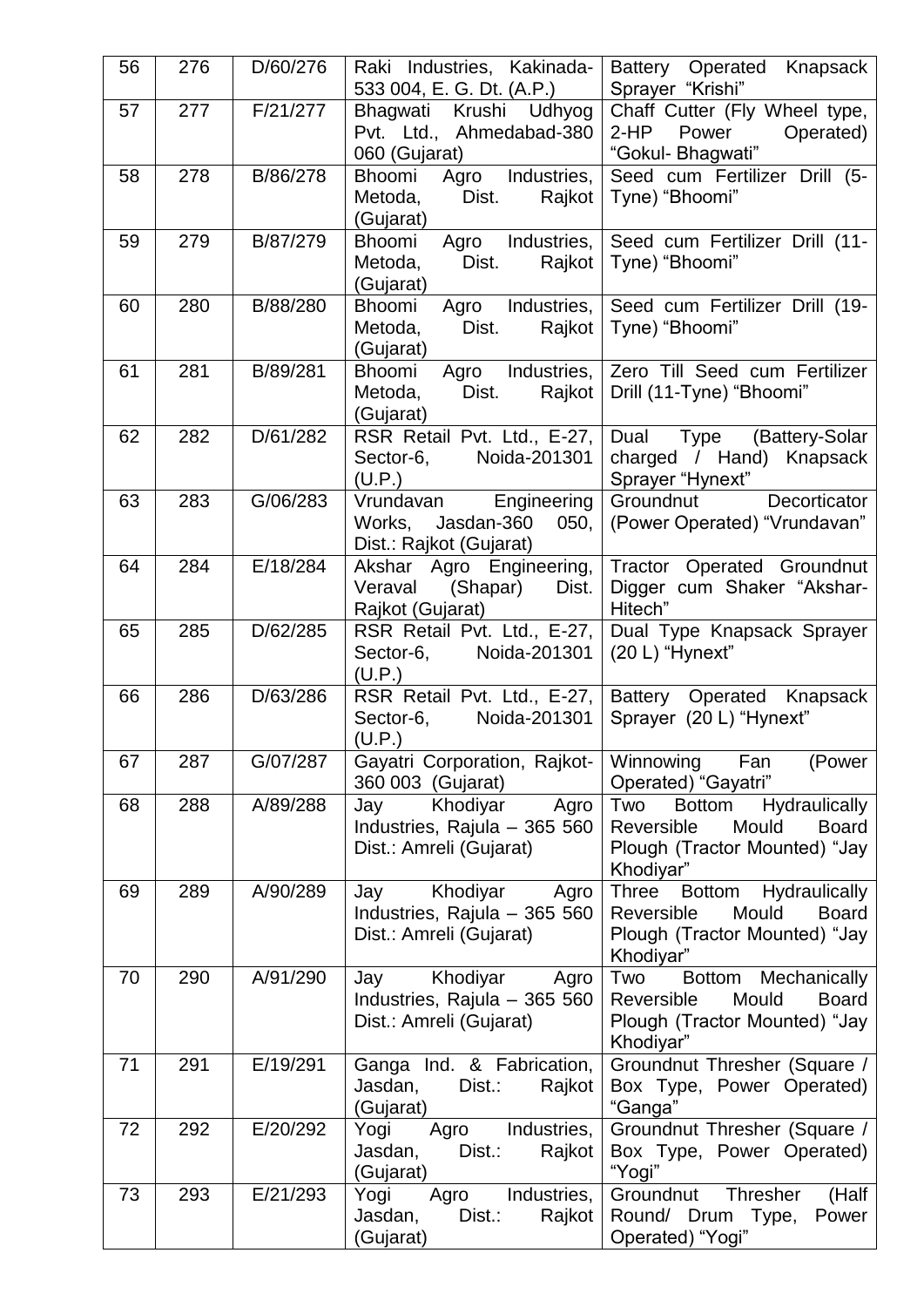| 74 | 294 | E/22/294 | Krishna<br>Agro Industries,<br>Jasdan,<br>Dist.:<br>Rajkot<br>(Gujarat)            | Groundnut Thresher (Square /<br>Box Type, Power Operated)<br>"Krishna"                                                             |
|----|-----|----------|------------------------------------------------------------------------------------|------------------------------------------------------------------------------------------------------------------------------------|
| 75 | 295 | E/23/295 | Krishna<br>Agro Industries,<br>Jasdan,<br>Dist.:<br>Rajkot<br>(Gujarat)            | Groundnut Thresher<br>(Half<br>Round/ Drum Type,<br>Power<br>Operated) "Krishna"                                                   |
| 76 | 296 | E/24/296 | Shreeji Industries, Jasdan,<br>Dist.: Rajkot (Gujarat)                             | Groundnut Thresher (Square /<br>Box Type, Power Operated)<br>"Shreeji"                                                             |
| 77 | 297 | E/25/297 | Shreeji Industries, Jasdan,<br>Dist.: Rajkot (Gujarat)                             | Groundnut Thresher<br>(Half<br>Round/ Drum Type,<br>Power<br>Operated) "Shreeji"                                                   |
| 78 | 298 | A/92/298 | Jay Khodiyar Agro<br>Industries, Rajula - 365 560<br>Dist.: Amreli (Gujarat)       | <b>Bottom</b><br><b>Three</b><br>Mechanically<br>Mould<br>Reversible<br><b>Board</b><br>Plough (Tractor Mounted) "Jay<br>Khodiyar" |
| 79 | 299 | A/93/299 | Khodiyar<br>Agro<br>Jay<br>Industries, Rajula - 365 560<br>Dist.: Amreli (Gujarat) | Cultivator<br>Tyne<br>Five<br>(Triangular shovel<br>type)<br>"Jay Khodiyar"                                                        |
| 80 | 300 | E/26/300 | Geeta Industries, Jasdan-<br>360<br>050,<br>Dist.:<br>Rajkot<br>(Gujarat)          | Groundnut Thresher (Tractor<br>Operated) "Geeta"                                                                                   |
| 81 | 301 | E/27/301 | Geeta Industries, Jasdan-<br>360<br>Dist.: Rajkot<br>050,<br>(Gujarat)             | Groundnut Thresher (Square /<br>Box Type, Power Operated)<br>"Geeta"                                                               |
| 82 | 302 | E/28/302 | Geeta Industries, Jasdan-<br>360<br>Dist.:<br>Rajkot<br>050,<br>(Gujarat)          | Thresher<br>(Half<br>Groundnut<br>Round / Drum Type, Power<br>Operated) "Geeta"                                                    |
| 83 | 303 | E/29/303 | Prabhat Iron Works, Jasdan-<br>360<br>Dist.: Rajkot<br>050,<br>(Gujarat)           | Groundnut Thresher (Tractor<br>Operated) "Prabhat"                                                                                 |
| 84 | 304 | E/30/304 | Jayant Engineering Works,<br>Jasdan-360<br>050,<br>Dist.:<br>Rajkot (Gujarat)      | Groundnut Thresher (Square /<br>Box Type, Power Operated)<br>"Jayant"                                                              |
| 85 | 305 | E/31/305 | Jayant Engineering Works,<br>Jasdan-360<br>050,<br>Dist.:<br>Rajkot (Gujarat)      | (Half<br>Groundnut<br>Thresher<br>Round / Drum Type, Power<br>Operated) "Jayant"                                                   |
| 86 | 306 | E/32/306 | Ganga Ind. & Fabrication,<br>Dist.:<br>Jasdan,<br>Rajkot<br>(Gujarat)              | <b>Thresher</b><br>(Half<br>Groundnut<br>Round / Drum Type, Power<br>Operated) "Ganga"                                             |
| 87 | 307 | D/64/307 | Fortune<br>Impex,<br>Agro<br>Bangalore(Karnataka)                                  | Battery Operated<br>Knapsack<br>Sprayer "Fortune Agro"                                                                             |
| 88 | 308 | D/65/308 | Impex,<br>Fortune<br>Agro<br>Bangalore(Karnataka)                                  | Dual Type Knapsack Sprayer<br>"Fortune Agro"                                                                                       |
| 89 | 309 | B/90/309 | Bhoomi<br>Industries,<br>Agro<br>Dist.<br>Metoda,<br>Rajkot<br>(Gujarat)           | Seed Planter Attachment (2-<br>Row, Animal Drawn) "Bhoomi"                                                                         |
| 90 | 310 | B/91/310 | Gajanan Engineering Works,<br>Halvad - 363 330, Dist.:<br>Morvi (Gujarat)          | Seed cum Fertilizer Drill (9-<br>Tyne) "Gajanan"                                                                                   |
| 91 | 311 | A/94/311 | Akshar Agro Engineering,<br>Veraval (Shapar)- 360 024,<br>Dist. Rajkot (Gujarat)   | Two<br>Mechanically<br><b>Bottom</b><br>Mould<br><b>Board</b><br>Reversible<br>Plough<br>(Tractor<br>Mounted)<br>"Akshar-Hi Tech"  |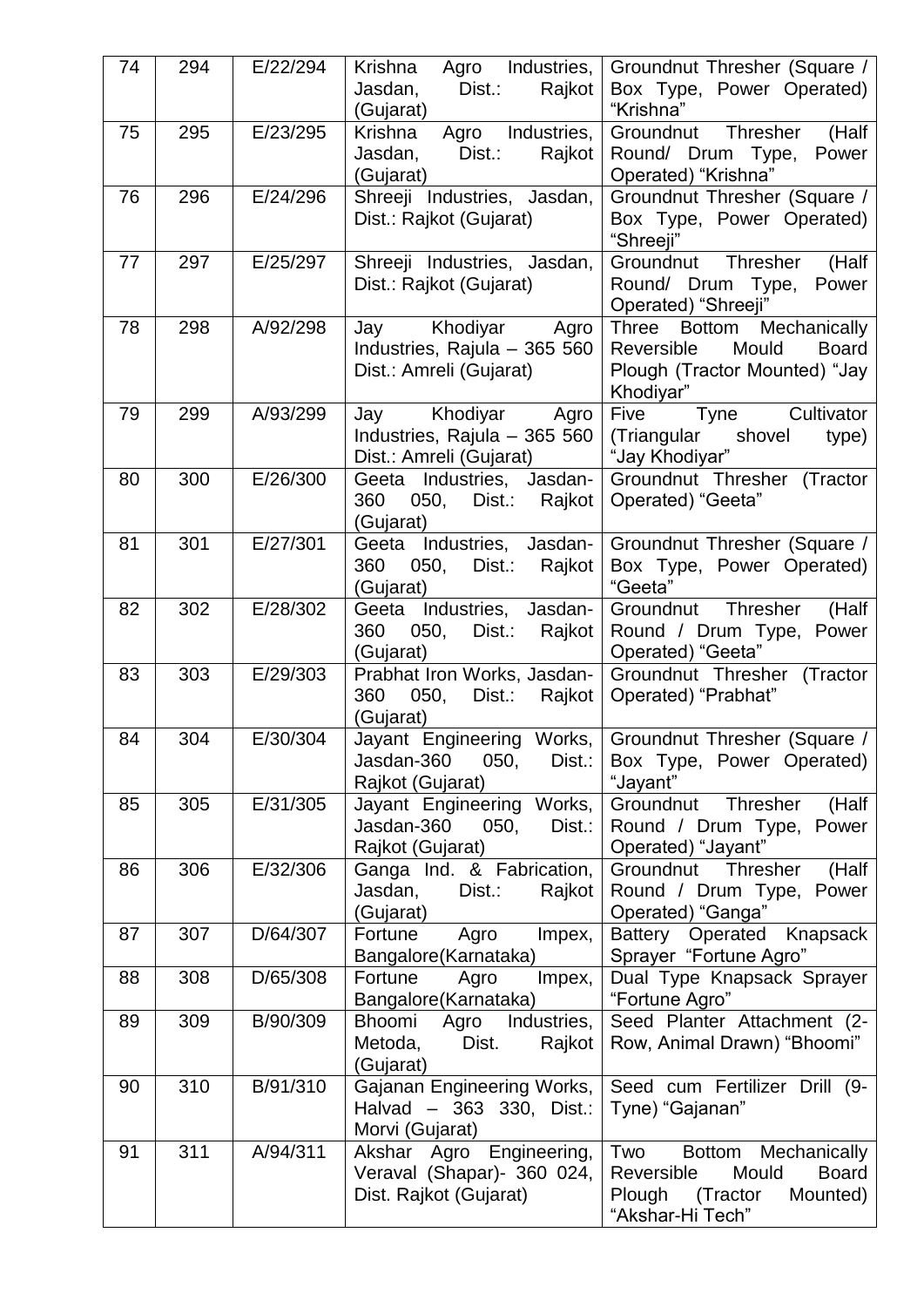| 92  | 312 | A/95/312  | Akshar Agro Engineering,<br>Veraval (Shapar)- 360 024,<br>Dist. Rajkot (Gujarat)     | Hydraulically<br><b>Bottom</b><br>Two<br>Mould<br><b>Board</b><br>Reversible<br>(Tractor<br>Mounted)<br>Plough<br>"Akshar-Hi Tech" |
|-----|-----|-----------|--------------------------------------------------------------------------------------|------------------------------------------------------------------------------------------------------------------------------------|
| 93  | 313 | A/96/313  | Gayatri Krushi Sadhan, Bhuj<br>- 370 001, Dist. Kachchh<br>(Gujarat)                 | Bottom Mechanically<br>Two<br>Reversible<br>Mould<br><b>Board</b><br>(Tractor<br>Plough<br>Mounted)<br>"Gayatri"                   |
| 94  | 314 | A/97/314  | Gayatri Krushi Sadhan, Bhuj<br>- 370 001, Dist. Kachchh<br>(Gujarat)                 | Nine Tyne Cultivator (Tractor<br>Mounted) "Gayatri"                                                                                |
| 95  | 315 | A/98/315  | Agro<br>Industries,<br>Patel<br>Wankaner-363 621<br>Dist.: Morvi (Gujarat)           | Two<br>Bottom Mechanically<br>Mould<br><b>Board</b><br>Reversible<br>Plough (Mini Tractor Mounted)<br>"Shree Umiya"                |
| 96  | 316 | A/99/316  | Agro<br>Industries,<br>Patel<br>Wankaner-363 621<br>Dist.: Morvi (Gujarat)           | Bottom Hydraulically<br>Three<br>Reversible<br>Mould<br><b>Board</b><br>Plough<br>(Tractor<br>Mounted)<br>"Shree Umiya"            |
| 97  | 317 | A/100/317 | Patel<br>Industries,<br>Agro<br>Wankaner-363 621<br>Dist.: Morvi (Gujarat)           | Bottom Mechanically<br>Three<br>Mould<br><b>Board</b><br>Reversible<br>(Tractor<br>Mounted)<br>Plough<br>"Shree Umiya"             |
| 98  | 318 | A/101/318 | Agro Industries,<br>Patel<br>Wankaner-363 621<br>Dist.: Morvi (Gujarat)              | Two<br>Bottom Mechanically<br>Mould<br><b>Board</b><br>Reversible<br>(Tractor<br>Plough<br>Mounted)<br>"Shree Umiya"               |
| 99  | 319 | A/102/319 | Agro Industries,<br>Patel<br>Wankaner-363 621<br>Dist.: Morvi (Gujarat)              | Thirteen<br>Cultivator<br>Tyne<br>"Shree<br>(Tractor<br>Mounted)<br>Umiya"                                                         |
| 100 | 320 | F/22/320  | Bhagwati Krushi<br>Udhyog<br>Pvt. Ltd., Ahmedabad-380<br>060 (Gujarat)               | Chaff Cutter (Fly Wheel type,<br>2, 3, 5 HP Power Operated)<br>"Gokul- Bhagwati"                                                   |
| 101 | 321 | B/92/321  | Hymark Agritech Pvt. Ltd.,<br>Noida-201 301 (U.P.)                                   | Fertilizer<br>Operated<br><b>Battery</b><br>Broadcaster "Hymark"                                                                   |
| 102 | 322 | D/66/322  | Hymark Agritech Pvt. Ltd.,<br>Noida-201 301 (U.P.)                                   | Type<br>(Battery-Solar<br>Dual<br>charged / Hand) Knapsack<br>Sprayer "Hymark"                                                     |
| 103 | 323 | D/67/323  | Hymark Agritech Pvt. Ltd.,<br>Noida-201 301 (U.P.)                                   | Battery<br>Operated<br>(Solar<br>Charged)<br>Knapsack Sprayer<br>"Hymark"                                                          |
| 104 | 324 | D/68/324  | Tivona Agri Pvt. Ltd., Indore-<br>452 007 (M.P.)                                     | Dual Type Knapsack Sprayer<br>"Tivona-Masand Primo"                                                                                |
| 105 | 325 | D/69/325  | Tivona Agri Pvt. Ltd., Indore-<br>452 007 (M.P.)                                     | Operated Knapsack<br>Battery<br>Sprayer "Tivona Cheetah"                                                                           |
| 106 | 326 | D/70/326  | American Spring & Pressing<br>Works Pvt. Ltd., Mumbai-<br>4000 064 (Maharashtra)     | Dual Type Knapsack Sprayer<br>"Aspee Duo Electro"                                                                                  |
| 107 | 327 | A/103/327 | Vishwakarma<br>Agricultural<br>Works, Mansa- 382 845,<br>Dist. Gandhinagar (Gujarat) | Nine Tyne Cultivator (Tractor<br>Mounted) "Vishwakarma"                                                                            |
| 108 | 328 | A/104/328 | Krushi Agro Engineering,<br>Junagadh-362 001 (Gujarat)                               | Two<br>Bottom Mechanically<br>Mould<br><b>Board</b><br>Reversible<br>Mounted)<br>Plough<br>(Tractor<br>"Balvan"                    |